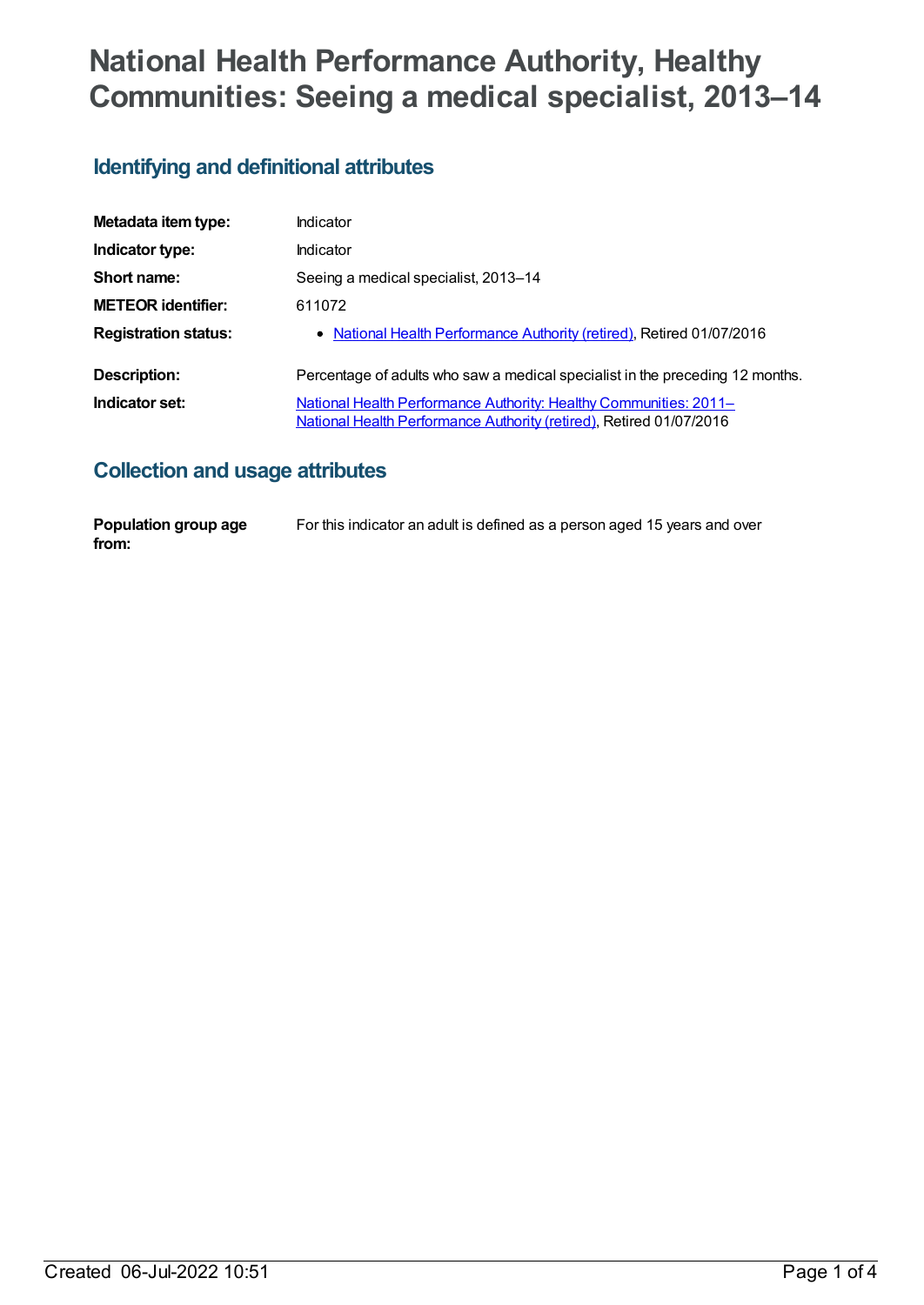**Computation description:** Participants in the Australian Bureau of Statistics (ABS) Patient Experience Survey 2013–14 who reported they saw a medical specialist in the preceding 12 months.

> The numerator was calculated as the sum of calibrated sample weights for adults who responded they saw a medical specialist in the preceding 12 months and who were enumerated within the particular Primary Health Network catchment.

Population is limited to persons aged 15 years and over.

The denominator was calculated as the sum of calibrated sample weights for persons aged 15 years and over who were enumerated within the Primary Health Network catchment.

Person level survey weights were calibrated to independent estimates of the population of interest, referred to as 'benchmarks'. Weights calibrated against population benchmarks ensure that the survey estimates conform to independently estimated distributions of the population, rather than to the distribution within the sample itself. These benchmarks account for the distribution of people across state and territory, age group, and sex categories. Note: These benchmarks have not been calibrated for Primary Health Network geography.

Analysis by remoteness and Socio-Economic Indexes for Areas (SEIFA) Index of Relative Socio-Economic Disadvantage (IRSD) is based on usual residence of the person.

The measure is presented as a percentage.

95% confidence intervals and relative standard errors are calculated for rates.

The National Health Performance Authority developed a suppression protocol to ensure robust reporting of these data at small areas.

- $\bullet$  These suppression rules are based on limits for Relative Standard Error<sup>1</sup> and Confidence Interval width of 30%, with additional cross-validation for estimates close to these limits, that is plus or minus 3% of the limits. If an estimate was marginal<sup>2</sup> with respect to Relative Standard Error, the Confidence Interval width was used as the deciding factor. If an estimate was marginal<sup>2</sup> with respect to Confidence Interval width, then Relative Standard Error is used as the deciding factor
- Data were supressed based on the following rules:
	- Relative Standard Error of 33% or greater, or
	- Confidence Interval (95%) width of 33% or greater, or

- Relative Standard Error between 27% and 33%, with significantly $^3$  wider Confidence Interval width than the average for that indicator, or

- Confidence Interval width between 27% and 33%, with significantly $^3$  wider Relative Standard Error than the average for that indicator.

1. For a dichotomous proportion, Relative Standard Error can be defined as the ratio of the standard error and the minimum of the estimate and its complement (100%–estimate).

2. In this context, marginal is defined as within 10% of the 30% limit, or +/- 3%

3. In this context, statistical significance is defined as at least two standard deviations above average.

The ABS Patient Experience survey does not include individuals living in discrete indigenous communities. As a result, estimates derived for Northern Territory may not be adequately representative. Results for Northern Territory have been excluded from the tables and maps on the [www.MyHealthyCommunities.gov.au](http://www.myhealthycommunities.gov.au) website. Data for Northern Territory (excluding discrete indigenous communities) are available in the excel downloads available via the [www.MyHealthyCommunities.gov.au](http://www.myhealthycommunities.gov.au) website.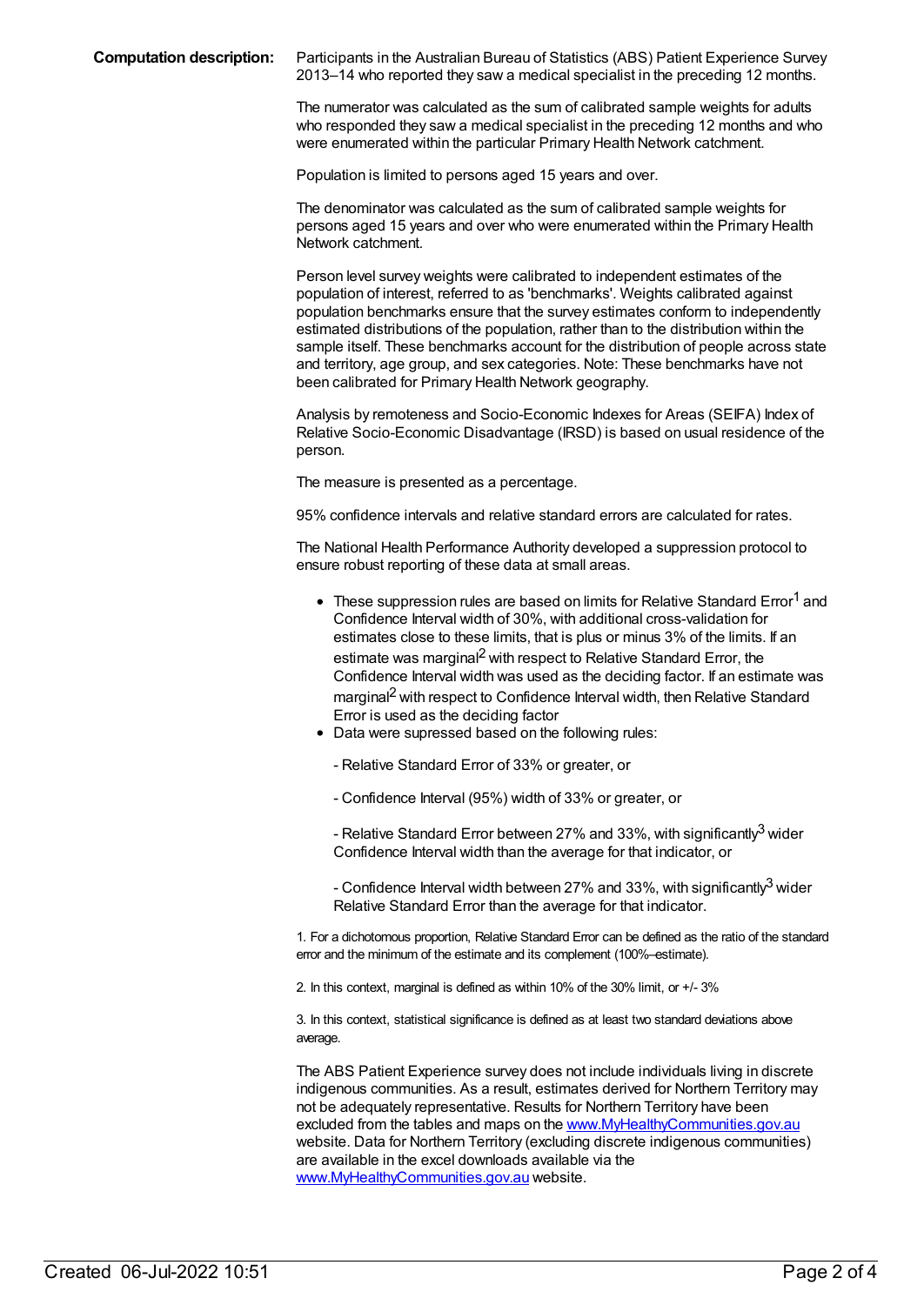| <b>Computation:</b>                     | (Numerator ÷ Denominator) x 100                                                                                    |  |
|-----------------------------------------|--------------------------------------------------------------------------------------------------------------------|--|
| <b>Numerator:</b>                       | Number of adults who reported seeing a medical specialist in the preceding 12<br>months.                           |  |
| <b>Numerator data elements:</b>         | <b>Data Element / Data Set-</b>                                                                                    |  |
|                                         | Person-age, total years N[NN]                                                                                      |  |
|                                         | <b>Data Source</b>                                                                                                 |  |
|                                         | <b>ABS Patient Experience Survey (PEx)</b>                                                                         |  |
|                                         | Guide for use                                                                                                      |  |
|                                         | Data source type: Survey                                                                                           |  |
|                                         | Data Element / Data Set-                                                                                           |  |
|                                         | Person-self-reported seeing a medical specialist, yes/no code N                                                    |  |
|                                         | <b>Data Source</b>                                                                                                 |  |
|                                         | <b>ABS Patient Experience Survey (PEx)</b>                                                                         |  |
|                                         | Guide for use                                                                                                      |  |
|                                         | Data source type: Survey                                                                                           |  |
| Denominator:                            | Total number of persons aged 15 years and over who were enumerated within the<br>Primary Health Network catchment. |  |
| Denominator data                        | Data Element / Data Set-                                                                                           |  |
| elements:                               | <b>Data Source</b>                                                                                                 |  |
|                                         | <b>ABS Patient Experience Survey (PEx)</b>                                                                         |  |
|                                         | Guide for use                                                                                                      |  |
|                                         | Data source type: Survey                                                                                           |  |
| Disaggregation:                         | By Primary Health Network catchments.                                                                              |  |
| <b>Disaggregation data</b><br>elements: | Data Element / Data Set-                                                                                           |  |
|                                         | Administrative health region-Primary Health Network identifier, code<br><b>AAANNN</b>                              |  |

## **Representational attributes**

| Percentage |
|------------|
| Real       |
| Person     |
| N[NN].N    |
|            |

## **Indicator conceptual framework**

**Framework and dimensions:** [PAF-Equity](https://meteor.aihw.gov.au/content/554927) of access

#### **Data source attributes**